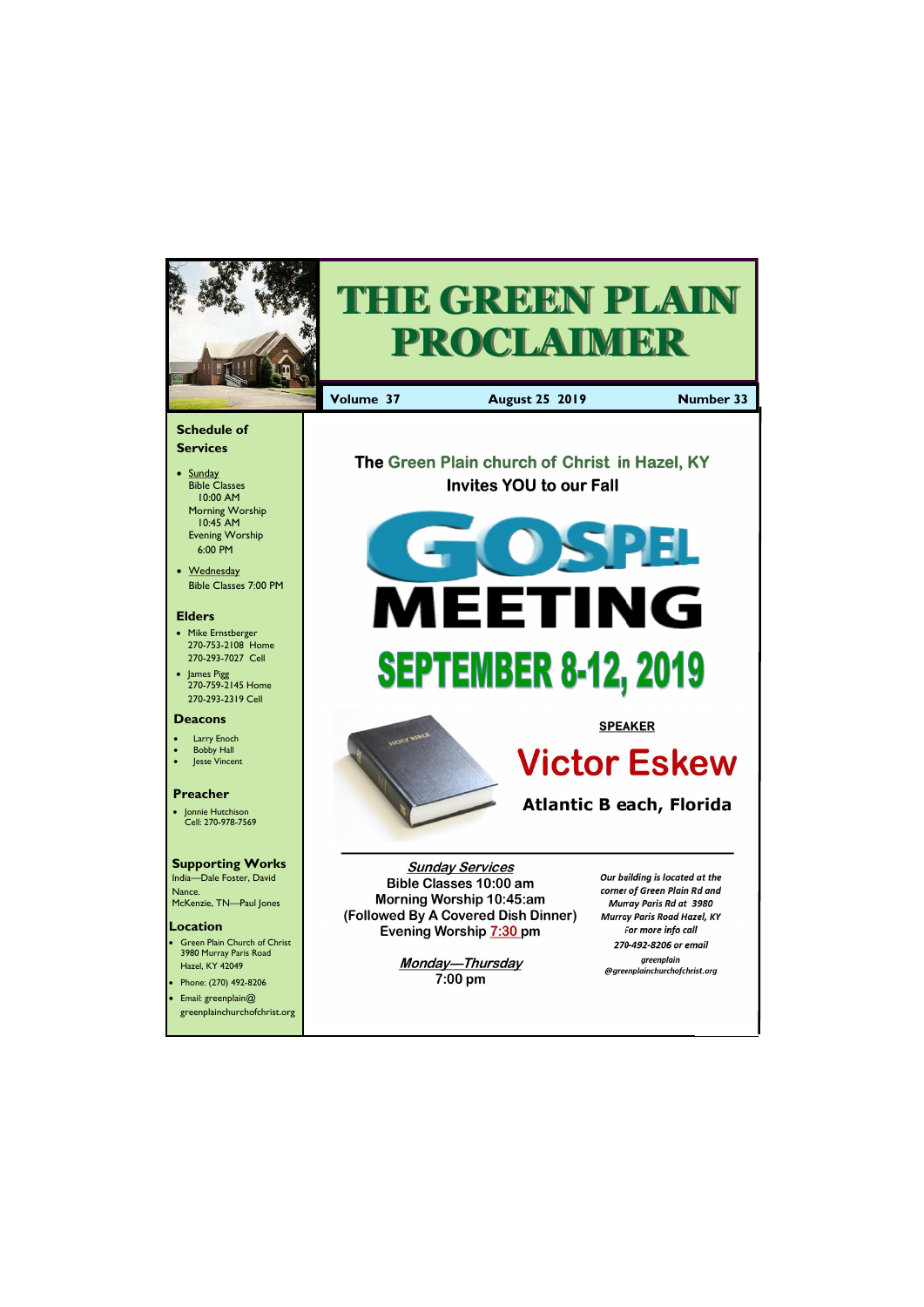## NEWS AND NOTES

- *REMEMBER IN PRAYER: Green Plain members*: Will Ed Travis in CCU in Lourdes in Paducah recovering from surgery for a broken hip. Jesse Vincent will undergo a procedure Monday in Nashville. Remember also Faye Travis, Peggy Jarvis, Rex and Margaret Enoch, , Mary Crutchfield, Vickie and Kaitlyn Canter, Joanne Barnes, Maxine Pool, Hayes Grady, Jim Fielder, Larry Enoch and Mary Vincent.
- **Family and Friends:** Betty Pond, Byron White, Meredith Enoch, Kenneth Mizell, Walter Bryars, Ann Workman, Will Winchester, Maryanne Stubblefield, Annie Lyons, Jim Hutson, Janice Canter, Maryanne Pedigrew, Dale Foster, Thomas Cooker, , and Andrea Phillips.
- **Mark Your Calendar**: *Fall Gospel Meeting* with Victor Eskew is scheduled for September 8-12. Fall session of the *School of Biblical Studies* will be conducted for eight consecutive Monday beginning on September 16th.
- **Pantry items for <u>August</u>** 4—Peanut Butter; 11—Apple Sauce 18—Canned fruit juices; 25—Canned Peas.
- Remember our **snacks for the hospital program** and place your items in the baskets in the lobby.
- **PASS IT ON!** When you have finished reading this bulletin, why not pass it on to a loved one, friend or neighbor. Use this as a tool to spread the gospel. Or, pick up extra copies to hand or mail to others.
- **See our Facebook page** for announcements, updates and articles. Access to past editions of this bulletin are available on our website at http://greenplainchurchofchrist.org.
- **Mission Work:** Please continue to pray for the preachers this congregation is supporting in India and for Dale Foster, Ronnie Gootan, David Nance, Mike Kiser and Paul Jones in their respective works.
- Watch **"A Bible Answer"** each Sunday morning at 8:00 am on WQWQ TV in Paducah, KY. This program is also available on their website at abibleanswertv.org and on GBN and YouTube**.**
- **August 2019 Anniversaries:** ;**13th Gail & Jonnie; Birthdays: 4th Teresa Enoch; 10th Brent Morris;** Please let us know if we have left anyone out*.*
- *Don Blackwell presented a lesson at Polishing the Pulpit this past week that every person should see and hear. It is entitled, "The Frailty of Life: What I Have Learned Since Getting on a 4-wheeler three months ago." You can access this lesson from our website at greenplainchurchofchrist.org or YouTube on the Polishing the Pulpit Channel. https://www.youtube.com/watch?v=qq4OYJXSM14*



**Page 2**

*BIBLE RESEARCH QUESTION*

**This Week: What two individuals took Apollos aside and explained to him the way of the Lord more accurately?**

**Last Week**: *Who is described as "an eloquent man and mighty in the Scriptures" but knew only the baptism of John?*





**Sunday PM "Like Brute Beasts" Jude 10**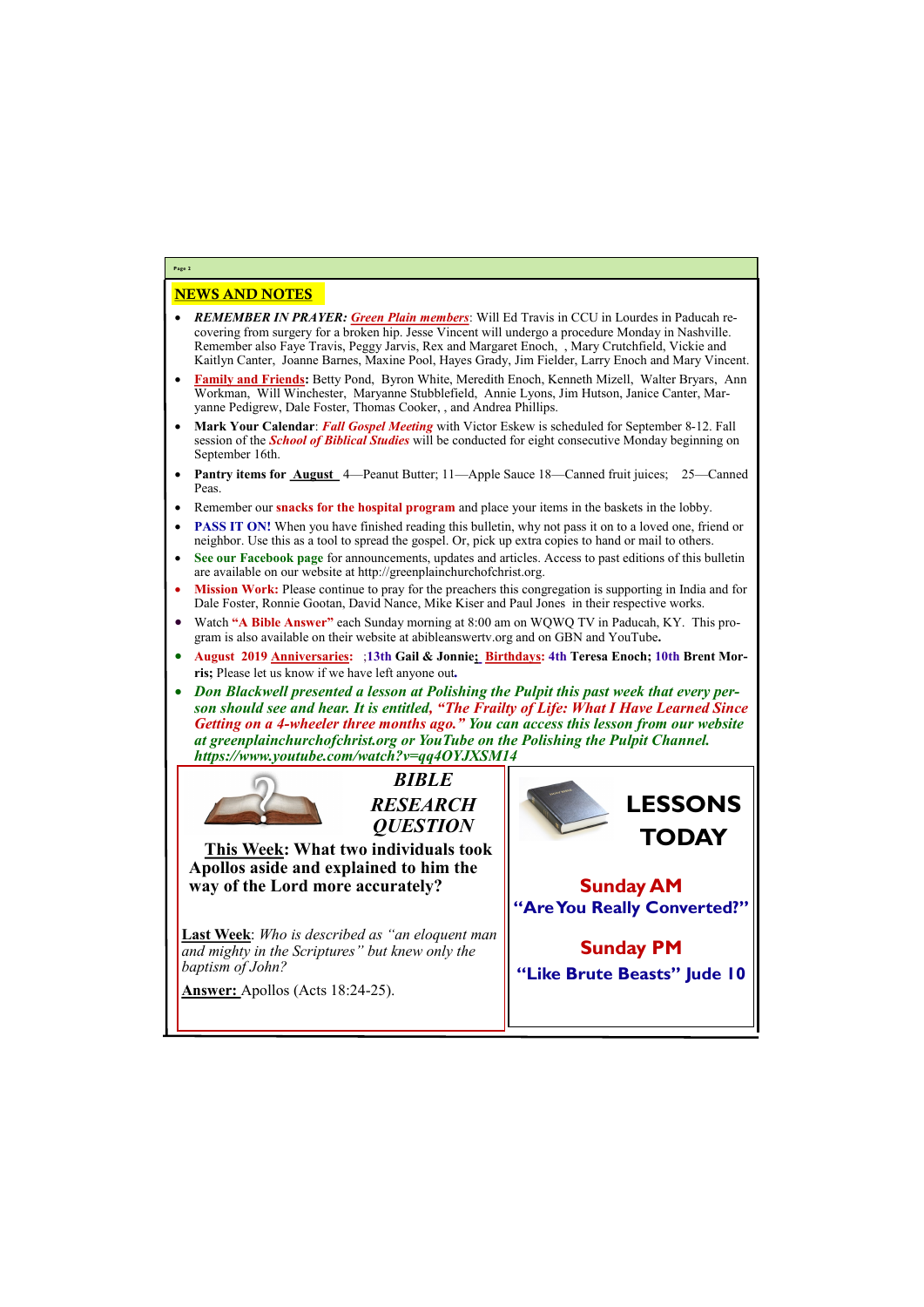**Page 3**

## **THE WORST THINGS THAT CAN HAPPEN TO PEOPLE** *By Victor Eskew*

We have all read the horror stories of terrible things that have happened to people. The horrors of war. The horrors of being kidnapped. The horrors of years of abuse. The horrors of dealing with a disease. The horrors of addiction to drugs or alcohol. There things are terrible. We would never discount them. We would never wish them on anyone.

There are some other terrible things that can happen to people that we do not think about nearly enough.

1. A person can reject the truth of the gospel when it is presented to him.

2. A person can accept the salvation that is in Christ, then turn away from the holy commandment delivered to him.

3. A person can intentionally make himself an enemy of the cause of Christ.

4. A Christian can refuse to properly deal with sin in his/her life.

5. Those in position of leadership in the church can be derelict in their responsibilities.

6. Individuals can sow discord in the body of Christ through false teaching or a

desire for power, or by selfish ambition.

7. A person can fail to give urgent warnings to those who are lost in sin.

All of these things are horrible in nature. All of them have one end. The individuals will be lost. There is nothing worse than living a life on earth only to be lost in the last day. That is truly the worst thing that can happen to people.

This is why God sent His Son into the world. "For God sent not his Son into the world to condemn the world; but that the world through him might be saved" (John 3:17). This is why God revealed the truth found in the pages of the Bible. "Who will have all men to be saved, and to come to the knowledge of the truth" (I Tim. 2:4). This is why God has commanded for His Word to be taken and preached to all men in all nations (Matt. 18:18; Mark 16:15-16). God does not want the worst to come upon any human being.

My friend, do not let the worst thing come upon you. Give heed to Peter's words: "…Save yourselves from this untoward generation" (Acts 2:40).

—Bulletin Digest

## **IMPORTANT QUESTIONS FOR YOU!**

1. Are you **PRAYING** to God for the success of our upcoming Gospel Meeting in reaching the lost and edifying the saved?

- 2. Are you **PLANNING** on attending every service?
- 3. Are you **PREPARING** to bring someone with you to hear the saving message of the gospel of Christ?
- 4. Are you **PLANTING** the seed of invitations to those whose souls you love and desire to see saved?

We all know that the success of any gospel meeting depends largely upon the exercise of

our faith in doing our part. Are **YOU** doing your part? — by Jonnie Hutchison